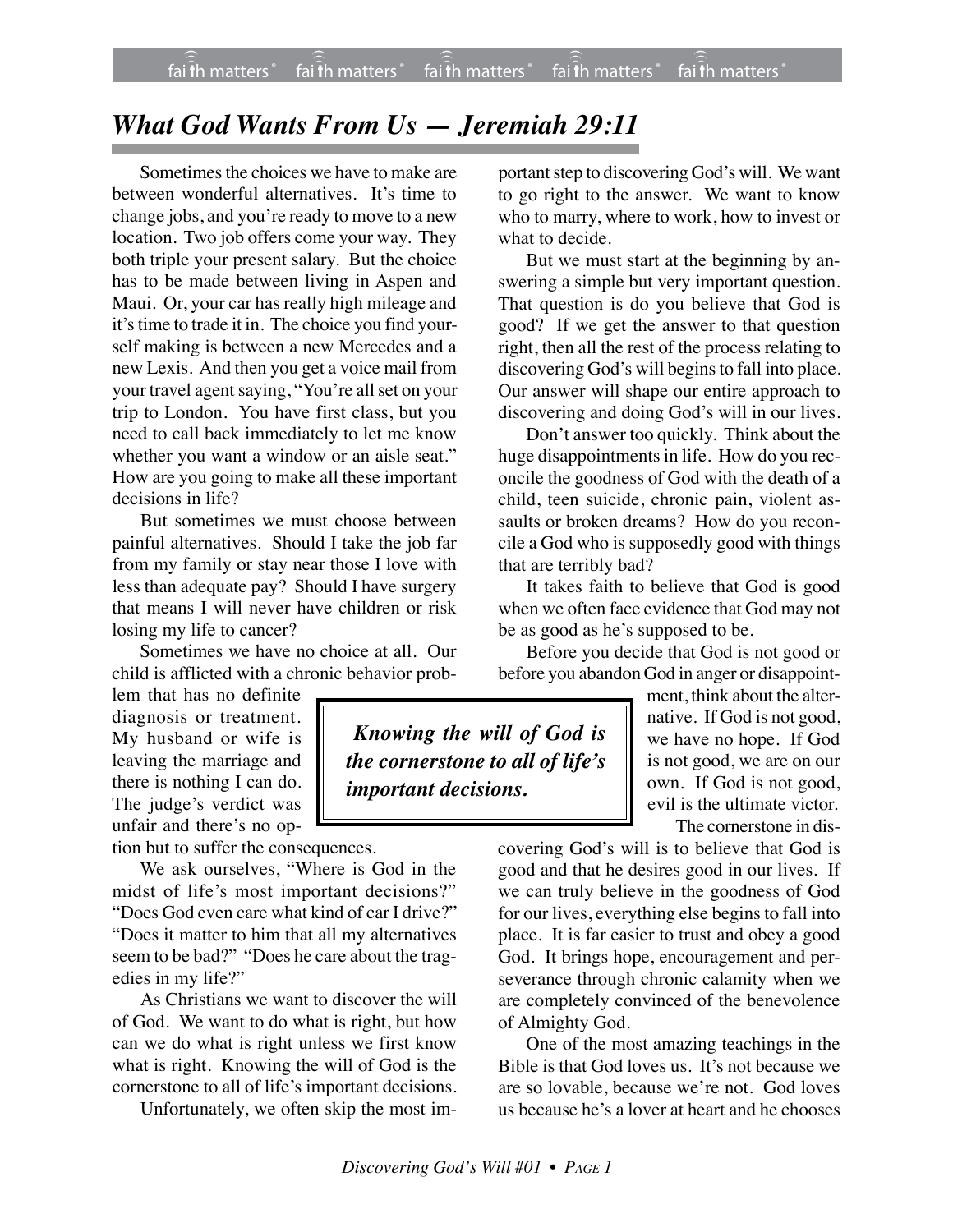to love us.

There are two unhealthy but common misunderstandings about the love of God. Some people refuse to believe that God loves them because they see themselves as too unlovable. Some interpret the circumstances of their lives as proof that God is an unloving enemy rather than a loving friend.

Other people take God's love for granted. They consider the love of God to be a basic human right. They interpret love as always making them happy. They think that God works for them and that God's job is to make life fun and easy.

The simple truth is that God really loves us. He loves us whether we love him or not. He loves us enough to always seek the best for us, even if that is hard and harsh. He loves us every day in every way. His love is the most amazing gift anyone could ever believe or receive.

My mother-in-law died unexpectedly this year. Her death became a time of reminiscing and storytelling. I learned some things about her that I had not previously known although I had known her all of my life.

Lillian Alles grew up in a difficult family situation. Her parents had an unhappy marriage. There was a lot of sadness and dysfunction and chronic problems with alcohol in her family. When she reflected back on the time when she became a Christian she said, "I never felt loved until I experienced the love of Jesus Christ."

She was transformed because she was loved. Just for who she was. She may not have gotten it from her parents. She may not have gotten it from her family. But she got it from God.

I John 4:9-10 says:

This is how God showed his love among us: he sent his one and only Son into the world that we might live through him. This is love: not that we loved God, but that he loved us and sent his Son as an atoning sacrifice for our sins*.* I'm the father of four children. While it is unimaginable to me that I would sacrifice the life of one of my children for you, let there be no doubt that if I would do that for you, I would do anything for you. It should be obvious. If God loved us enough to give his Son, God loves us enough for anything else.

I John 4:16 says, "We know and rely on the love that God has for us*.* God is love."

As Christians, we want to know God's will for our lives. As Christians, we assume, we believe, we are convinced, we completely trust and we rely on the love that God has for us. In every agony and in every ecstasy of life, we always begin with the premise that God loves us.

We know it's a fact. And that fact leads to the experiential feelings of another great truth about God: he wants the best for us. God is always on our side. God always seeks our good. God always understands what we are facing. God always desires the best options from which we may choose.

There are days when this is difficult for me to believe. Those are the days when I'm stressed, when it seems as if everything is going wrong, when I'm scared, when I feel alone. I can wonder if God wants the best for me.

There are days when I wonder about the problems faced by other people. I remember my friend with terminal cancer. I think about the missionary shot down and killed when her plane was mistaken for that of a drug runner. My heart breaks for the couple with infertility. What about the hard worker who can't get a good job, or the single parent who gets ripped off by an unscrupulous salesperson? Where is God when a child is abused and scarred for life? Does God care about the parents who are bankrupted emotionally and financially by their child's chronic problems? Is it really God's will when the honest politician loses the election, or when the innocent defendant is convicted and sent to prison? Where is God's best on those days in those lives? If God really wants the best for us and the worst happens, does that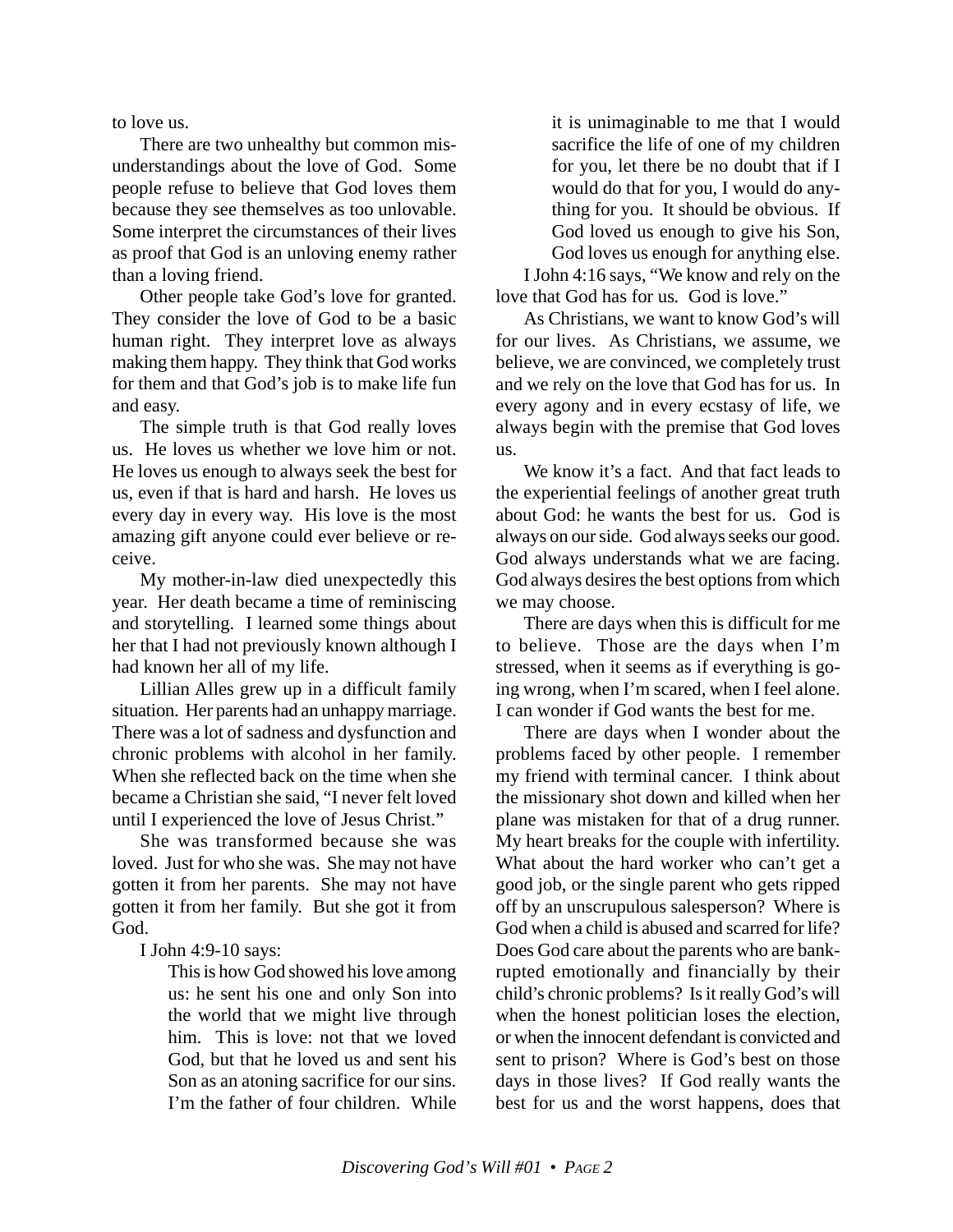mean that God doesn't care or that God can't do anything about it?

I know the usual answers because I've said them a thousand times. The answer that some good purpose will result from this that you just can't know now. Or that everything will work out later in wonderful ways you can't foresee. Someone will come to Christian faith as a result of what has happened. Or that God will use this to teach you some lesson that you would not otherwise learn.

I've said these very words. I believe them – I wouldn't have said them if I didn't believe them. Yet, they somehow ring hollow and inadequate when the pain is more than morphine can dull or when someone you love with all your heart has just died.

We need something more. We need to believe first of all, and most of all, that God wants the best for us. We admit that we don't understand how that works. We admit that our belief in God's goodness doesn't always line up rationally with what we experience. It is a matter of faith. As Christians we believe that the Bible is telling us the truth in Philippians 2:13

when it says, "It is God who works in you to will and to act according to his good purpose."

This is the same truth when we are seeking God's will for

present and future decisions. When God tells us we should honor our marriage vows, be content with what we have, forgive our enemies, pray for others, give generously, avoid lawsuits against other Christians and don't get drunk – God wants the best for us. God is never playing games with us, never trying to hurt or harm us, nor is he withholding good from us. God always, always wants the best for us.

When seeking God's will on the college to attend, the person to date, the investment to make, the career to follow, the house to buy, the path to pursue – always begin with the assumption that God is on your side and direct-

*God is never playing games with us, never trying to hurt or harm us, nor is he withholding good from us.*

ing you to his very best. "It is God who works in you to will and to act according to his good purpose."

So Assumption #1 is that God loves us. Assumption #2 is that God wants the best for us. And, Assumption #3 is that God has plans for us. In other words, God has thought through what is best for us. He doesn't just love us and want the best for us, he has figured out what our lives should be like. He has laid out the way he wants our biography to be written. He is the architect of our souls and lives.

Jeremiah 29:11 says, "I know the plans I have for you, declares the Lord. Plans to prosper you and not to harm you. Plans to give you hope and a future*.*"

This wonderful promise from God is frequently quoted and often memorized. It was originally spoken to the Hebrew people when they were a defeated and captured nation in Babylon. If you read the entire chapter of Jeremiah 29, you learn some interesting things.

The people of Israel had gone through terrible tragedy. Their nation had been conquered, Jerusalem was devastated and most of them

> were forced to relocate crosscountry to Babylon. They yearned to go back home. This is what they

wanted. This is what they prayed for. This is what some false prophets predicted was soon going to happen.

God's plan was different. He planned to keep them in Babylon for seventy years, which was more than the life expectancy of most of them. God told them to settle down, build houses, pay taxes and pray for the prosperity of Babylon as long as they lived there. God had it all figured out. He planned to leave them where they were, not where they wanted to go.

God told them: "I know the plans I have for you . . . plans to prosper you and not to harm you, plans to give you hope and a future."